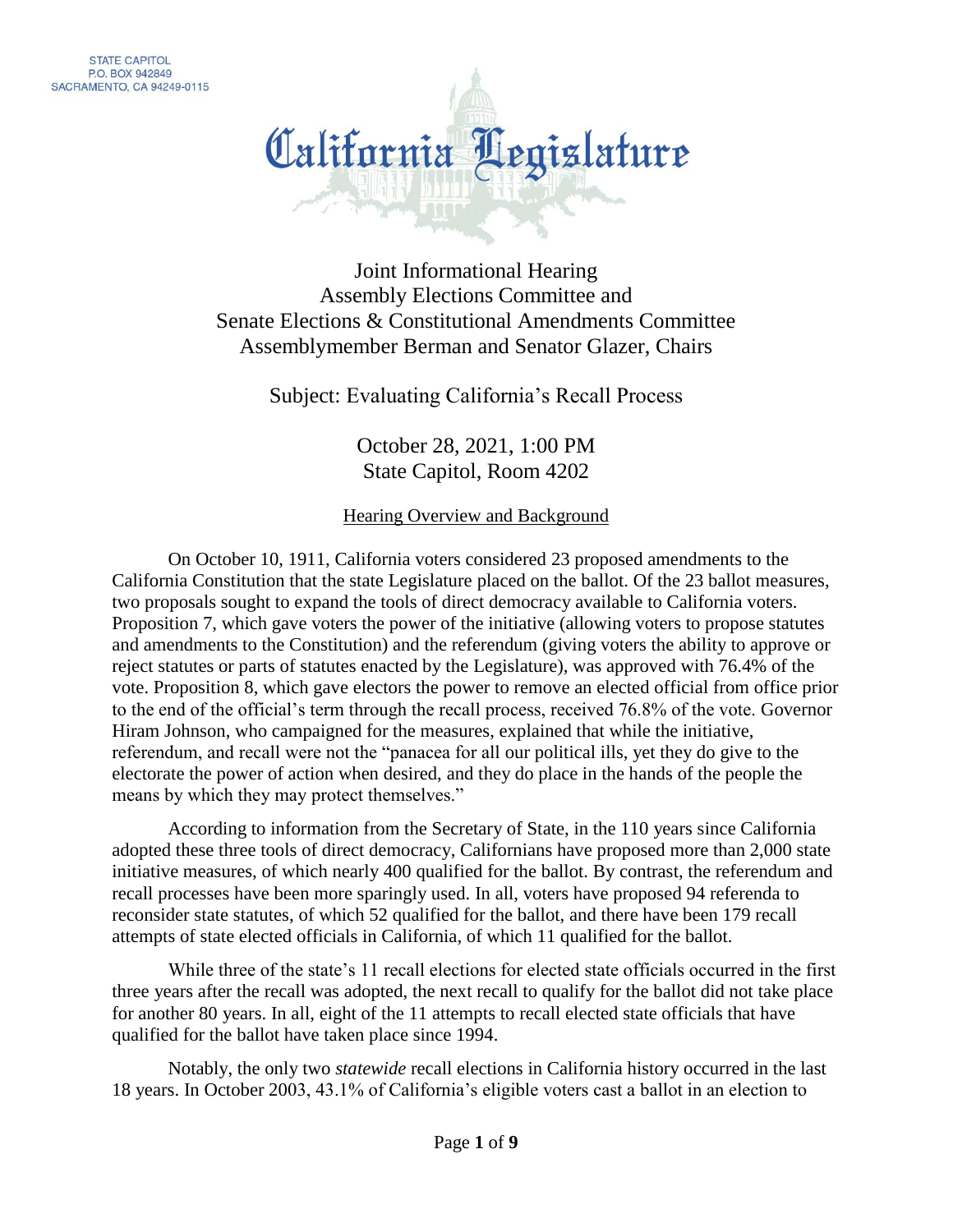consider whether to recall then-Governor Gray Davis. In all, 55.4% voted "yes" to recall the Governor, while 44.6% voted "no" (4.6% of voters did not cast a valid vote on the recall question). On the second question of who should replace the Governor if he was recalled from office, 92.0% of voters voted for a replacement candidate. The top replacement candidate— Arnold Schwarzenegger—received 48.6% of the replacement vote (equal to 44.7% of the total number of voters who participated in the election), and was sworn in as California's 38th Governor the following month.

California's most recent state recall election was held last month, when voters went to the polls to vote on whether to remove Governor Gavin Newsom from office. According to the final official election results released by the Secretary of State, 51.9% of eligible California voters participated in the September 14, 2021, recall election. In all, 38.1% voted "yes" to recall the Governor, and 61.9% voted "no" on the recall (0.4% of voters did not cast a valid vote on the recall question). On the second question of who should replace the Governor if he was recalled from office, just 57.1% of voters cast a ballot for one of the replacement candidates. Of the replacement candidates, the candidate who received the most votes received 48.4% of the replacement vote, amounting to 27.6% of the total number of voters who participated in the September 14, 2021, recall election. Because the recall failed, the second question to determine who would replace Governor Newsom has no legal effect.

Even before the most recent gubernatorial recall election qualified for the ballot, proposals were introduced in the Legislature in each of the last three legislative sessions to modify the process for recalling elected state officials. During and since last month's recall election, legal experts, political scientists, editorial boards, and others similarly have called for changes to the state's recall process. Last month, the state's Little Hoover Commission (Commission) voted to hold hearings to study whether California's recall system should be changed. The Commission held its first hearing on that topic earlier this month, and is scheduled to hold its second hearing on the same day as this Joint Informational Hearing.

The purpose of this Joint Informational Hearing of the Assembly Elections Committee and the Senate Elections & Constitutional Amendments Committee is to begin examining California's recall process to help inform Legislative consideration of proposals to change that process. The committees will hear from various current and former elected officials about their views on recall reform and will receive an overview of recall procedures in other states. Subsequently, the committees will hear from two panels of academics about potential changes to the recall process that have been widely discussed following last month's election – whether the threshold for qualifying a recall for the ballot should be changed, and what the process should be for replacing an official who is recalled.

#### **California Recall Law**

#### *State Recall Procedures*

Article II, Section 13 of the California Constitution defines a recall as "the power of the electors to remove an elective officer." A recall against a state elected official may be initiated by delivering a petition alleging reasons for recalling the official to the Secretary of State. The Constitution specifies that the sufficiency of the reason for recalling the official is not reviewable by a court. In other words, the Constitution does not specify the circumstances under which a recall is justified. Recall proponents have 160 days to circulate the petition and collect sufficient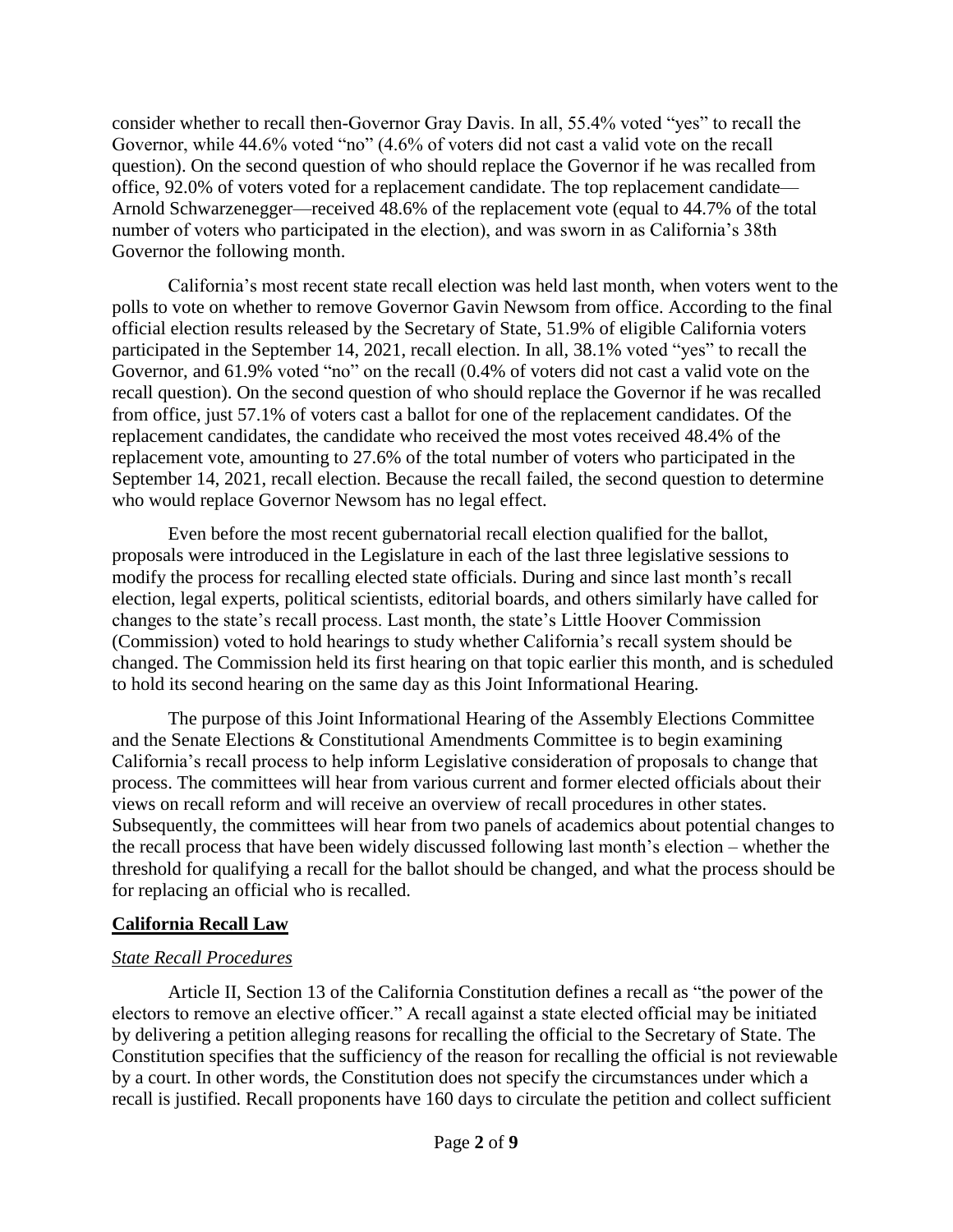signatures from registered voters to qualify a recall election. Specifically, for a statewide elected official, proponents must collect signatures "equal in number to 12 percent of the last vote for the office, with signatures from each of 5 counties equal in number to 1 percent of the last vote for the office in the county." To recall a State Senator, member of the State Assembly, member of the Board of Equalization (BOE), or a judge of a court of appeal or trial court, proponents are required to collect signatures equal to 20% of the last vote for the office. The Legislature, by statute, must provide for the circulation, filing, and certification of petitions.

If those signature thresholds are met, the Governor is then required to call a recall election "not less than 60 days nor more than 80 days from the date of certification of sufficient signatures" to qualify the recall. However, under certain circumstances, a recall election is permitted to be consolidated with a regularly scheduled election that is held within 180 days of the certification date. When the Governor is the target of the recall, the Lieutenant Governor assumes the Governor's duty of setting the date of the recall election.

Recall elections ask voters two questions: First, should the targeted elected official be recalled? Second, which candidate should replace the recalled official? On the first question, the Constitution requires a majority vote in order for the recall to succeed, and for the elected official to be removed from office. For the second question, if the targeted official is recalled, the Constitution provides that the replacement candidate who receives the most votes (i.e. a plurality, which may be less than a majority) is elected to succeed the recalled official. A voter does not need to vote "yes" on the first recall question in order to cast a vote on the second question.

The Constitution requires that the Legislature provide for the nomination of replacement candidates. The Elections Code generally provides that "[n]ominations of candidates to succeed the recalled officer shall be made in the manner prescribed for nominating a candidate to that office in a regular election," except that recall elections have different deadlines for candidate filing and the target of a recall is prohibited from running as a replacement candidate. For the purposes of both the 2003 and 2021 gubernatorial recall elections, the Secretary of State determined that the procedures that govern candidate nomination at a direct primary election were applicable to replacement candidates. If the recall fails, the Constitution prohibits another recall from being initiated against the officer until six months after the election.

#### *Local Recall Procedures*

In accordance with Article II, Section 19 of the California Constitution, which states "[t]he Legislature shall provide for recall of local officers," most local jurisdictions conduct recalls in accordance with state law. Some charter cities and counties, which have greater autonomy and authority to structure and organize their government under the Constitution, specify different recall procedures in their charters. The Elections Code generally provides that local officers may be recalled by submitting a petition signed by at least 10% to 30% of the registered voters eligible to vote for the targeted official, with the exact percentage depending on the number of registered voters in the electoral jurisdiction. Additionally, the timeframe for collecting petition signatures varies from 40 to 160 days depending on the number of registered voters in the electoral jurisdiction. Generally, proponents seeking to recall an official from an electoral jurisdiction with fewer registered voters must collect signatures equal to a higher percentage of registered voters and have less time to do so. For example, in an electoral jurisdiction with fewer than 1,000 registered voters, proponents have 40 days to collect signatures equal to 30% of registered voters, whereas, in an electoral jurisdiction with more than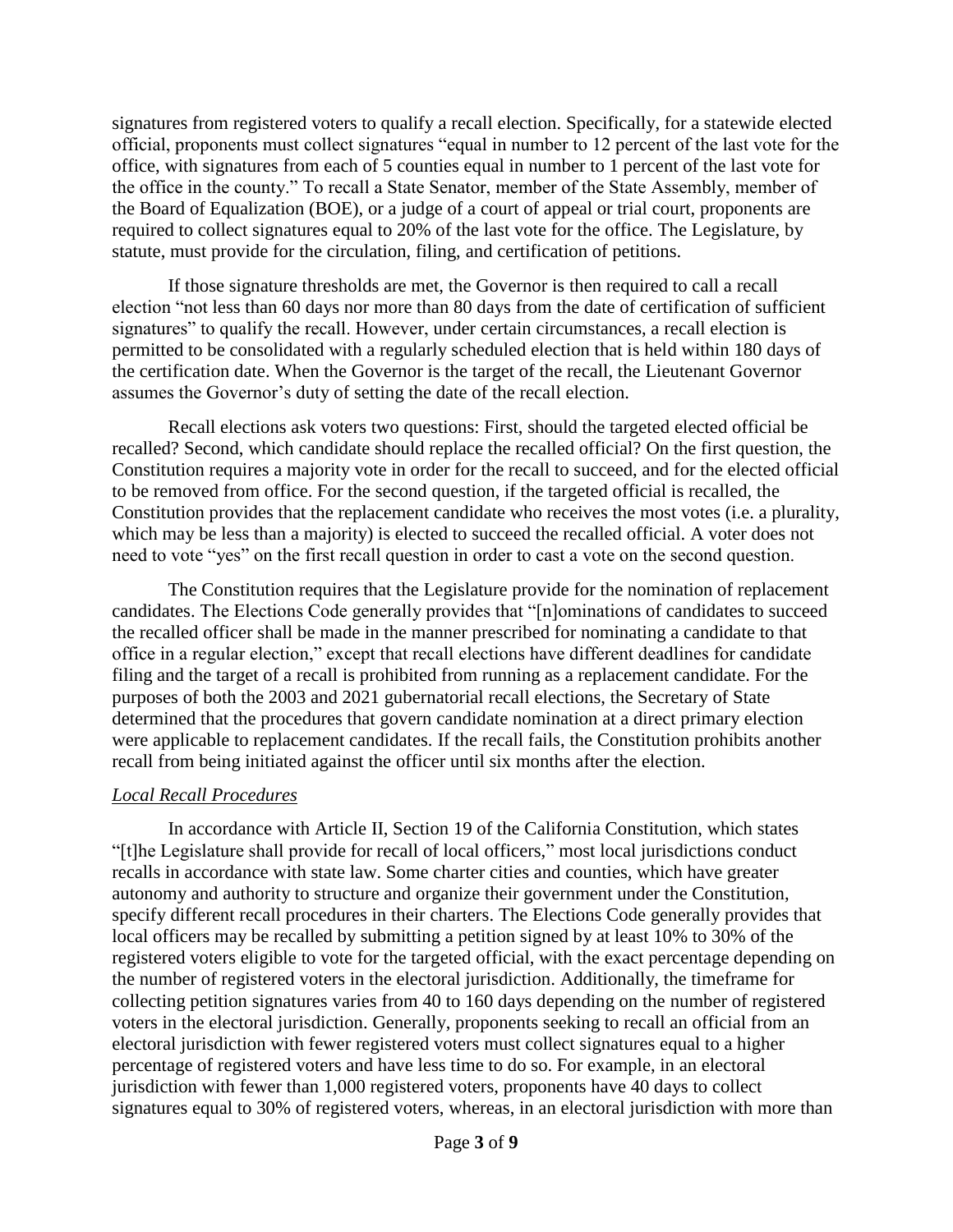100,000 registered voters, proponents have 160 days to collect signatures equal to 10% of registered voters. Moreover, the Elections Code places temporal restrictions on when local officials may be recalled. Recall proceedings may not be commenced against a local officer if the officer has not held office in their current term for at least 90 days or if the officer's term ends within six months or less. Furthermore, as is the case with recalls for state officials, recall proceedings cannot be commenced against a local officer if a recall against the officer was defeated in the prior six months.

If the relevant signature threshold for the recall of a local officer is met, the governing body has 14 days after the meeting at which it receives a certificate of sufficiency to order the recall election, which must be held between 88 and 125 days later, and must be consolidated with any special or regular election held in that time period throughout the electoral jurisdiction.

| <b>Office</b>                                             | <b>Signature Collection Period</b> |          | <b>Signatures Needed</b>                                     |               |
|-----------------------------------------------------------|------------------------------------|----------|--------------------------------------------------------------|---------------|
| <b>Statewide Officers</b>                                 | $160 \text{ days}$                 |          | - 12% of the last vote for the office                        |               |
|                                                           |                                    |          | - 1% of the last county vote for the<br>office in 5 counties |               |
| Senators, Assembly                                        | 160 days                           |          | 20% of the last vote for the office                          |               |
| Members, BOE                                              |                                    |          |                                                              |               |
| Members, Courts of                                        |                                    |          |                                                              |               |
| Appeal and Trial Court                                    |                                    |          |                                                              |               |
| Judges                                                    |                                    |          |                                                              |               |
| Local Officers, based on                                  | $<1,000$ RVs:                      | 40 days  | $<1,000$ RVs:                                                | 30% of RVs    |
| the number of registered<br>voters $(RVs)$ in the         | $1,000 - 4,999$ RVs:               | 60 days  | $1,000 - 9,999$ RVs:                                         | 25% of RVs    |
| electoral jurisdiction                                    | $5,000 - 9,999$ RVs:               | 90 days  |                                                              |               |
| ( <i>except for</i> certain<br>charter cities and charter | $10,000 - 49,999$ RVs: 120 days    |          | $10,000 - 49,999$ RVs: 20% of RVs                            |               |
| counties)                                                 | $50,000 + RVs$ :                   | 160 days | $50,000 - 99,999$ RVs: 15% of RVs                            |               |
|                                                           |                                    |          | $100,000 + RVs$ :                                            | $10\%$ of RVs |

**Comparison: Time Allowed and Signatures Required to Qualify a State or Local Recall Election**

Some charter cities and charter counties have adopted recall provisions that differ significantly from state law. For example, Alameda County requires that proponents collect signatures equal to 15% of the last *gubernatorial* vote in the county to qualify a recall against a countywide officer or 25% of the gubernatorial vote in a supervisorial district to qualify a recall against a supervisor. Alameda and Sacramento counties do not allow an elected official to be recalled until the official has been in office for at least six months, instead of 90 days. The City of Los Angeles requires a recall petition to be signed by 15% of registered voters (instead of 10%, as would be required for a citywide official and most council members under state law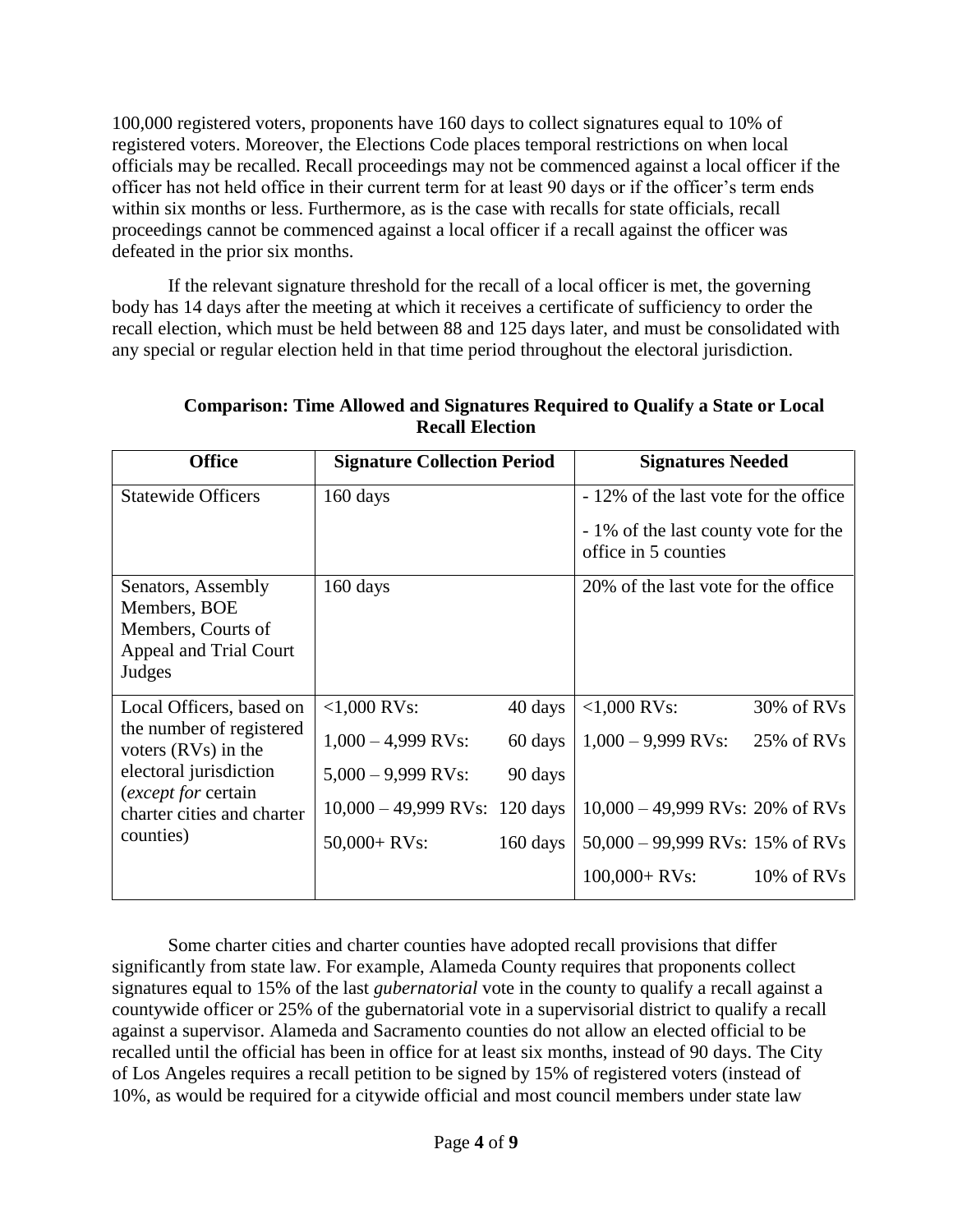based on Los Angeles's voter registration) and provides only 120 days to gather those signatures (instead of 160 days). In addition, if the recall is successful but no replacement candidate receives a majority of the vote, a runoff election is held between the top two candidates. By contrast, the City and County of San Francisco does not hold a successor election with the recall election; if an official is recalled, the successor is appointed, rather than elected.

However, many charter cities' and charter counties' charters expressly provide that state law governs their local process. Such cities and counties include, for example, Los Angeles and San Diego counties and the cities of Anaheim, Fresno, and Long Beach.

### **Other States**

According to information from the National Conference of State Legislatures (NCSL), 19 states allow voters to recall state officials and 30 states provide a recall process for local officials. The procedures for qualifying and conducting a recall differ significantly between those 19 states.

California is one of fourteen states that set the number of signatures that are needed to qualify a recall as a percentage of the last vote for that office (or of the last gubernatorial vote in the electoral jurisdiction). California's signature requirement of 12% of the last vote for a statewide office is the lowest of these 14 states. The median state requires recall proponents to collect signatures equal to 25% of the last vote for the office. Five other states instead base the signature threshold for qualifying a recall on a percentage of registered voters or of eligible voters in the electoral jurisdiction, with the percentage varying from 10% to 40%.

| <b>Percent of Last Vote for Office (14)</b>                   | <b>Percent of Registered</b><br>Voters $(3)$ | <b>Percent of Eligible</b><br>Voters $(2)$     |
|---------------------------------------------------------------|----------------------------------------------|------------------------------------------------|
| Alaska (25%)                                                  | Georgia (statewide                           | Louisiana $(20\% \text{ to } 40\%$ ,           |
| Arizona (25%)                                                 | office: 15%; others:<br>30%)                 | depending on the number<br>of eligible voters) |
| <b>California</b> (statewide office: 12%;<br>other: $20\%$ )  | Idaho $(20\%)$                               | Montana (statewide                             |
| Colorado (25%)                                                | New Jersey $(25\%)$                          | office: 10%; district<br>office: $15\%$ )      |
| Illinois (Governor: 15%)                                      |                                              |                                                |
| Kansas $(40\%)$                                               |                                              |                                                |
| Michigan (25% of gubernatorial vote<br>in electoral district) |                                              |                                                |
| Minnesota (25%)                                               |                                              |                                                |
| Nevada $(25%)$                                                |                                              |                                                |

### **State Comparison: Signatures Required to Qualify a State Recall Election**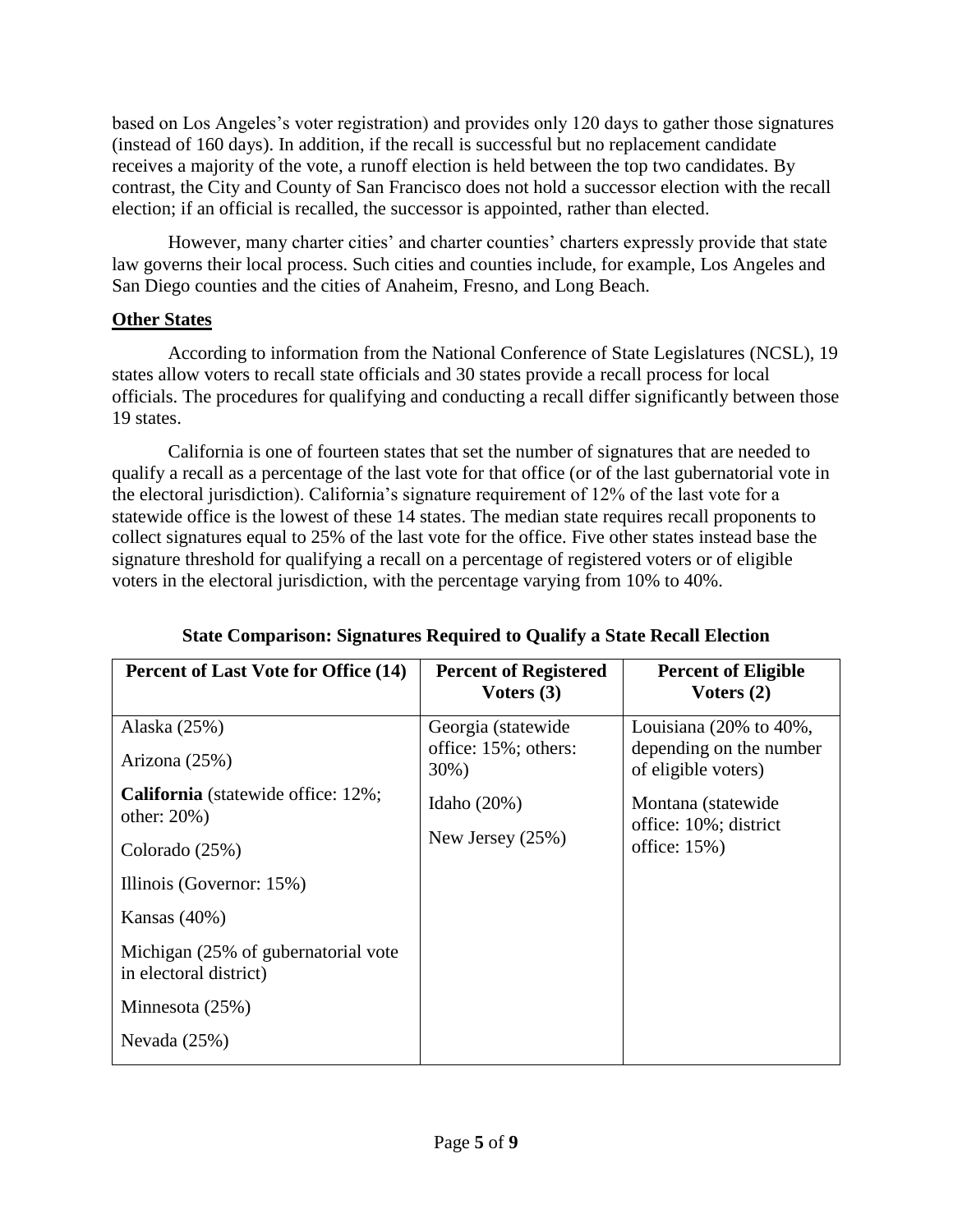| North Dakota (25% of gubernatorial<br>vote in electoral district) |  |
|-------------------------------------------------------------------|--|
| Oregon (15% of gubernatorial vote in<br>electoral district)       |  |
| Rhode Island (15%)                                                |  |
| Washington (statewide office: 25%;<br>other: $35\%$ )             |  |
| Wisconsin (25% of gubernatorial vote<br>in electoral district)    |  |

The time period that recall proponents have to collect signatures also varies significantly between states. Four states allow as little as 60 days, whereas New Jersey gives proponents 320 days to collect signatures for gubernatorial recalls. Of the 19 states that provide for the recall of state officials, at least 13 have a shorter period for gathering those signatures than the 160 days that is allowed under California law.

| <b>Circulation Time</b> | State(s)                                                                                       |
|-------------------------|------------------------------------------------------------------------------------------------|
| 60 days                 | Colorado, Idaho, Michigan, Wisconsin                                                           |
| 90 days                 | Georgia, Kansas, Minnesota, Montana (time period is 3 months),<br>Nevada, Oregon, Rhode Island |
| 120 days                | Arizona                                                                                        |
| $150 \text{ days}$      | <b>Illinois</b>                                                                                |
| $160 \text{ days}$      | <b>California,</b> New Jersey (offices other than Governor and US Senator)                     |
| 180 days                | Louisiana, Washington (offices other than statewide officers)                                  |
| 270 days                | Washington (statewide officers)                                                                |
| 320 days                | New Jersey (Governor and US Senator)                                                           |
| Not specified           | Alaska, North Dakota                                                                           |

#### **State Comparison: Days to Collect Signatures to Qualify a Recall Election**

States have also adopted very different methods for replacing a recalled state official. California is one of only two states (along with Colorado) to hold the recall and replacement elections simultaneously, with both questions appearing on the same ballot. The plurality of states (7) hold these two elections separately: first a recall election is held and then, only if the official is recalled, a second election is held to elect the successor. By contrast, five states hold only a recall election; if the official is recalled, a successor is selected using the normal procedures for filling vacancies, rather than by election. Depending on each state's procedures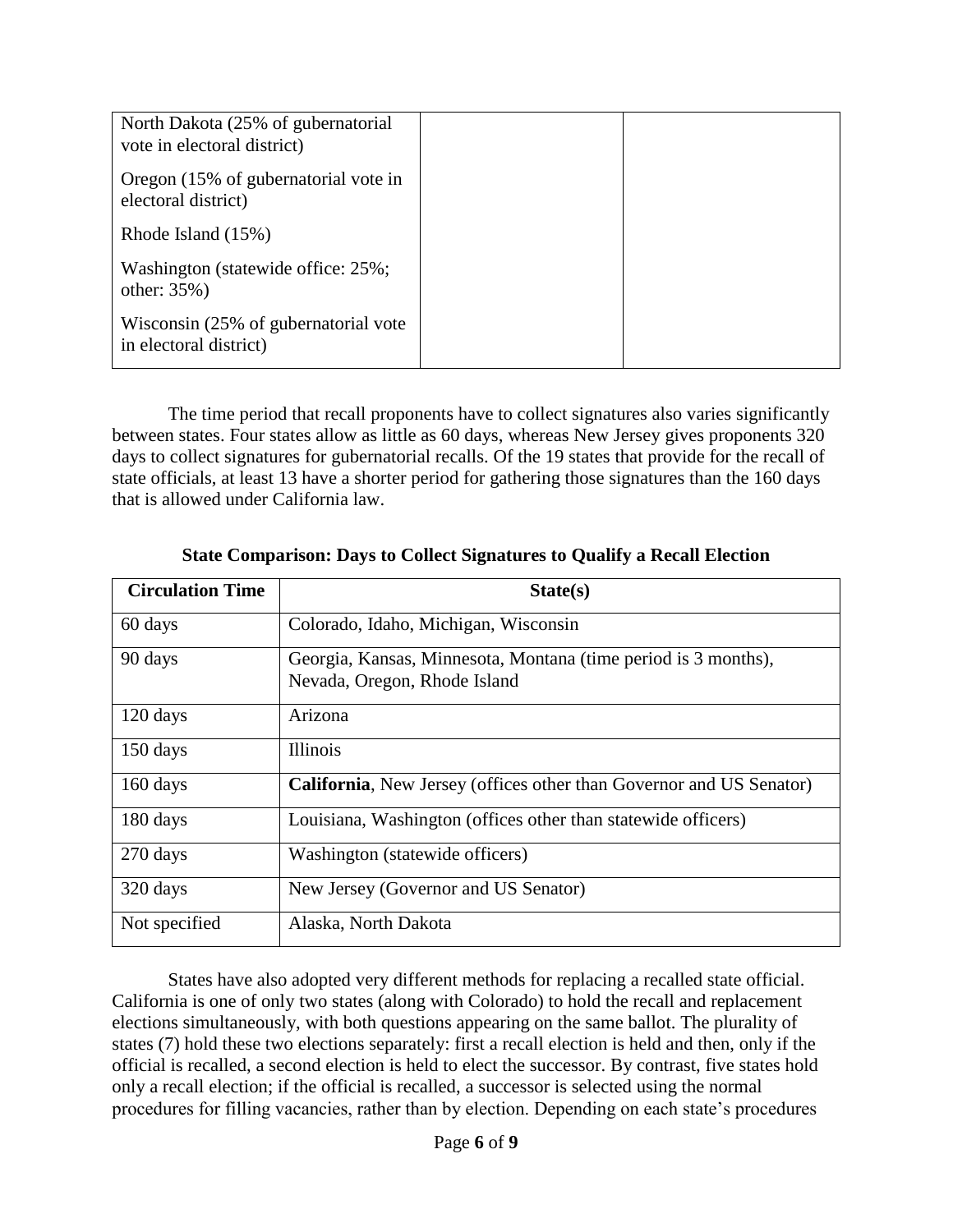and the affected office, the recalled official might be replaced by appointment (e.g. gubernatorial appointment) or by another official taking the recalled official's position (e.g. the Lieutenant Governor succeeding a recalled Governor). Finally, five states do not have a recall question on the ballot at all. In those states, according to NCSL, "the recall ballot consists of a list of candidates for the office held by the person against whom the recall petition was filed." The list of candidates may include the incumbent who is the target of the recall. If the incumbent receives the most votes in the election, the recall fails and the incumbent remains in office. If a replacement candidate receives the most votes, the recall succeeds and that candidate takes office.

| <b>Recall Election</b><br>Only:                                                                                                                                                             | <b>Successor Election</b><br>Only:                                                                                                                            | <b>Separate Recall</b><br>and Successor<br><b>Elections:</b>                                                                                                                        | <b>Simultaneous Recall and</b><br><b>Successor Election:</b>                                                                                                                                                                                                                    |
|---------------------------------------------------------------------------------------------------------------------------------------------------------------------------------------------|---------------------------------------------------------------------------------------------------------------------------------------------------------------|-------------------------------------------------------------------------------------------------------------------------------------------------------------------------------------|---------------------------------------------------------------------------------------------------------------------------------------------------------------------------------------------------------------------------------------------------------------------------------|
| The recall ballot<br>only asks if the<br>official should be<br>recalled. If a<br>majority votes to<br>recall the official,<br>the office becomes<br>vacant and is filled<br>by appointment. | A recall is<br>conducted as a<br>special election for<br>the target office in<br>which any qualified<br>candidate,<br>including the<br>incumbent, may<br>run. | The recall ballot<br>only asks if the<br>official should be<br>recalled. If a<br>majority votes to<br>recall the official, a<br>second election is<br>held to elect a<br>successor. | The recall ballot asks two<br>questions: first, should the<br>target official be recalled and,<br>second, which replacement<br>candidate should succeed<br>them. If a majority votes to<br>recall the official, the<br>replacement candidate with<br>the most votes is elected. |
| Alaska                                                                                                                                                                                      | Arizona                                                                                                                                                       | Georgia                                                                                                                                                                             | California                                                                                                                                                                                                                                                                      |
| Idaho                                                                                                                                                                                       | Michigan                                                                                                                                                      | <b>Illinois</b>                                                                                                                                                                     | Colorado                                                                                                                                                                                                                                                                        |
| Kansas                                                                                                                                                                                      | Nevada                                                                                                                                                        | Louisiana                                                                                                                                                                           |                                                                                                                                                                                                                                                                                 |
| Oregon                                                                                                                                                                                      | North Dakota                                                                                                                                                  | Minnesota                                                                                                                                                                           |                                                                                                                                                                                                                                                                                 |
| Washington                                                                                                                                                                                  | Wisconsin                                                                                                                                                     | Montana                                                                                                                                                                             |                                                                                                                                                                                                                                                                                 |
|                                                                                                                                                                                             |                                                                                                                                                               | New Jersey                                                                                                                                                                          |                                                                                                                                                                                                                                                                                 |
|                                                                                                                                                                                             |                                                                                                                                                               | Rhode Island                                                                                                                                                                        |                                                                                                                                                                                                                                                                                 |

## **State Comparison: Method of Replacing Recalled State Official**

# **Recall Usage**

According to the Secretary of State, since 1913, there have been 179 recall attempts of state elected officials in California (trial court judges are considered local officials for the purposes of state statutes governing recalls, and are not included in these figures). Eleven recall efforts collected enough signatures to qualify for the ballot. Of the 11 recall elections, the elected official was recalled in six instances. Below is a list of recall attempts of state officials that have qualified for the ballot and the outcome of the election: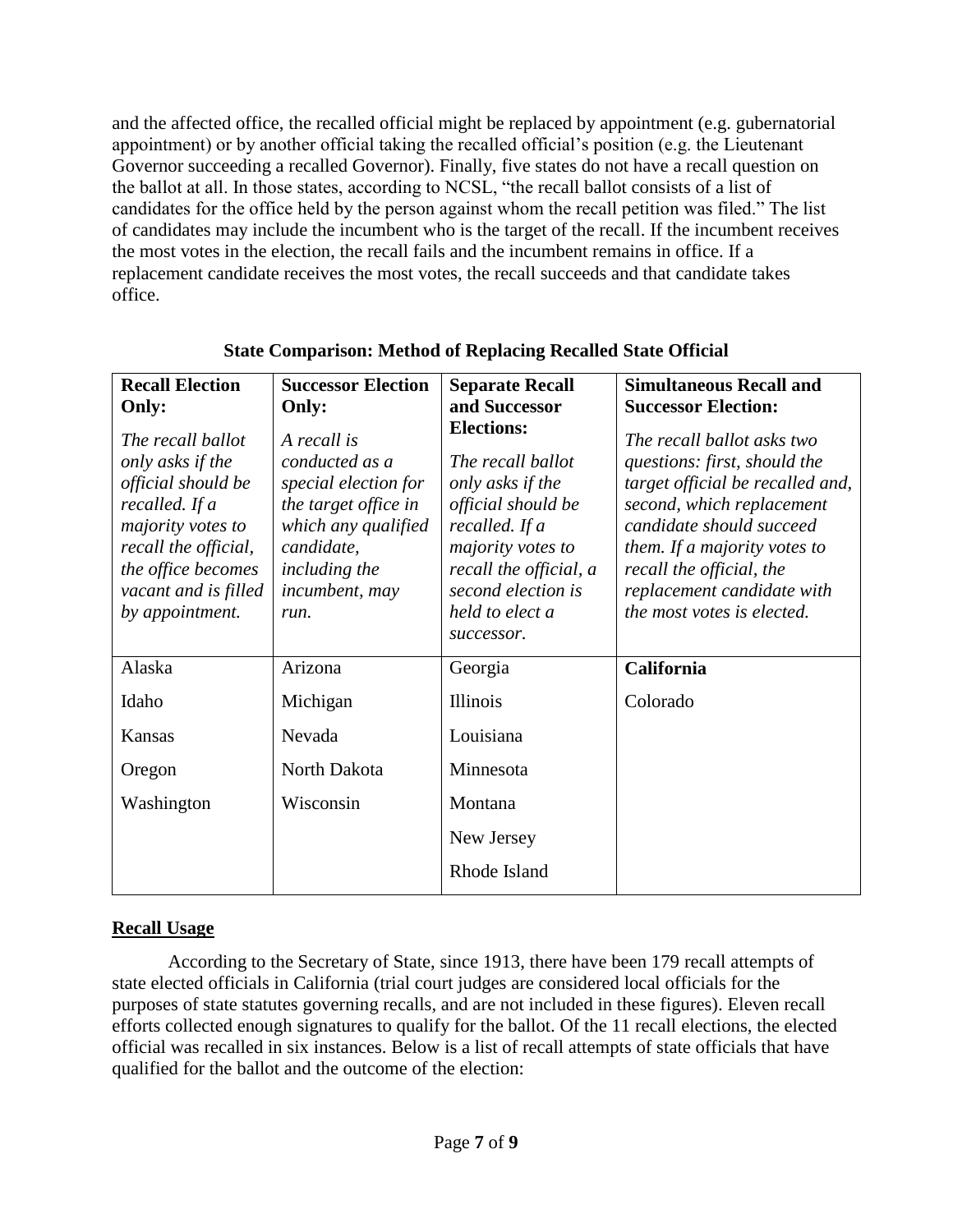| Year | <b>Officer</b>                 | <b>Outcome</b> |
|------|--------------------------------|----------------|
| 1913 | Senator Marshall Black         | Recalled       |
| 1913 | Senator Edwin E. Grant         | Recalled       |
| 1914 | Senator James C. Owens         | Unsuccessful   |
| 1994 | Senator David Roberti          | Unsuccessful   |
| 1994 | Assemblymember Michael Machado | Unsuccessful   |
| 1994 | Assemblymember Paul Horcher    | Recalled       |
| 1995 | Assemblymember Doris Allen     | Recalled       |
| 2003 | Governor Gray Davis            | Recalled       |
| 2007 | Senator Jeffrey Denham         | Unsuccessful   |
| 2018 | Senator Josh Newman            | Recalled       |
| 2021 | <b>Governor Gavin Newsom</b>   | Unsuccessful   |

The recall is much more common at the local level. According to data from the California Election Data Archive (CEDA), a joint project of the Center for California Studies at the California State University, Sacramento, and the Secretary of State's office, there were 334 local recall elections for county, city, or school district officials in California between 1995 and 2019, or an average of about 13 per year. Although CEDA does not maintain comprehensive information about the number of local recall *attempts*, most local efforts to qualify a recall election fail. On the other hand, those that do qualify for the ballot generally are successful. According to the CEDA data, 73% of recall elections resulted in the recall of the local official. CEDA data seem to suggest that local recall elections have become less common in recent years; between 2013 and 2019, there were an average of just seven local recall elections per year.

There are some indications, however, that the number of local recall efforts may have increased since the end of 2019. In June of this year, for example, the *Los Angeles Times* reported that "During the first five months of 2021, active recall efforts — those in which an official step has been taken — have targeted at least 68 local officials in California, according to a *Times* analysis. The total has already surpassed the number of local recall attempts seen during four of the last five years in California, according to Ballotpedia, a nonpartisan website that tracks American politics and elections." The *Times* report does not, however, specify the number of local recall elections that have *qualified* for the ballot, so it is unclear whether an increase in local recall attempts will result in an increase in the number of local recall elections that are actually held. Based on information from Ballotpedia, it appears that at least nine local recall elections were held in 2020 and at least five local recall elections have been held in 2021. Recalls against an additional four local officials have qualified for the ballot and are scheduled to be held in early 2022, and other recall efforts are underway against more than 40 local officials in California.